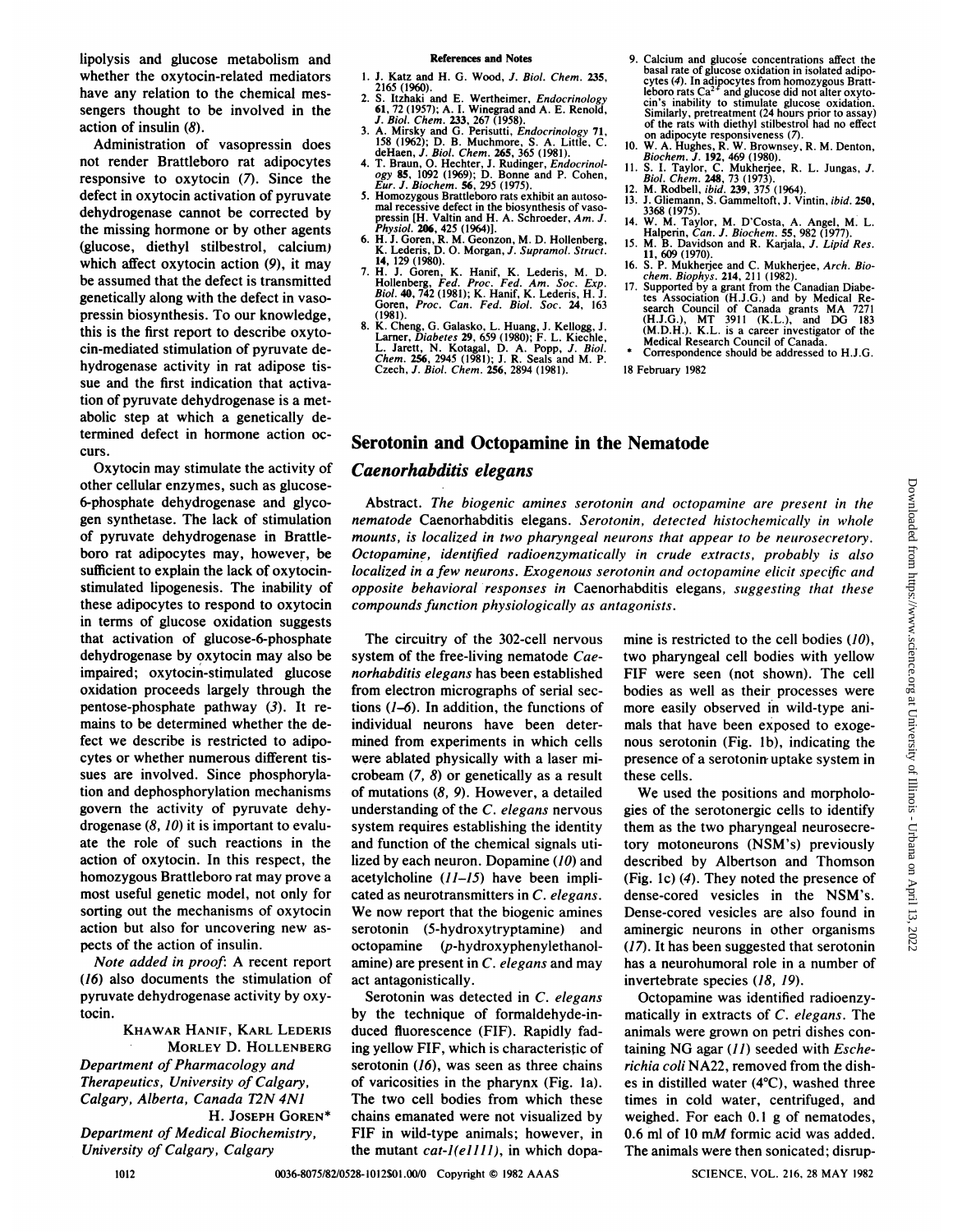tion was confirmed with a dissecting microscope. Debris was removed by centrifugation for 2 minutes at 2000 rev/ min, and the clear supematant was heated at 90°C for 3 minutes. The precipitate was removed by centrifugation for 5 minutes at 5000 rev/min and the supernatant was frozen for later assay. Octopamine concentrations were determined biochemically with the method of Evans (20). This assay involves the transfer by phenylethanolamine-N-methyltransferase of a radioactive methyl group from [3H]methyl-S-adenosyl-L-methionine to octopamine to form  $[3H]$ synephrine (N-methyloctopamine), which is selectively extracted. The amount of radioactivity is determined by liquid scintillation counting. Identification of the radioactive product as  $[3H]$ synephrine was confirmed by subjecting it to chromatography in a variety of solvents (20).

An adult-enriched population of C. elegans hermaphrodites grown at 20°C contained  $0.13 \pm 0.06$  µg (N = 13) of octopamine per gram of wet weight. This level is similar to that of dopamine (10). Since FIF has shown that dopamine in C. elegans hermaphrodites is localized in eight neurons  $(10)$ , it is plausible that the octopamine is also localized in a few neurons. That mutants with neuronal abnormalities have been found to be octopamine-deficient also supports the hypothesis that octopamine is localized in the nervous system. Octopamine and dopamine are probably synthesized in different cells; otherwise their combined biosynthetic enzymes could generate norepinephrine (18), which is not present in  $C$ . elegans  $(10)$ .

Octopamine concentrations were strikingly age-dependent. A population of C. elegans was separated into groups of different sizes (and hence different ages) in a gradient of <sup>1</sup> to 5 percent sucrose (21). Fertilized eggs and larvae at all stages had approximately five times less octopamine per gram of wet weight than adults, suggesting that the amine plays a role in adult behavior. Octopamine levels were also dependent on the temperature at which the animals were grown: adults that were grown at 15°, 20°, or 25°C contained 0.3, 0.1, or 0.05  $\mu$ g of octopamine per gram, respectively.

Exogenous - serotonin elicited three distinct behavioral responses by C. elegans. First, serotonin depressed locomotion. Serotonin-treated animals were relatively inactive, and moved only briefly when touched with a fine platinum wire. Second, serotonin stimulated pharyngeal pumping. Adult hermaphrodites exposed

<sup>28</sup> MAY <sup>1982</sup>

to serotonin at 10 mg/ml pumped  $267 \pm 4$ times per minute  $(N = 10)$ , whereas untreated animals pumped only  $22 \pm 6$ times per minute  $(N = 10)$  (22). Third, in adult hermaphrodites serotonin stimulated the rate at which eggs were released from the uterus (Fig. 2a). Similar effects of exogenous serotonin have been reported by Croll (23). The serotonergic NSM's may modulate pharyngeal pumping, locomotion, and egg laying, since they innervate pharyngeal nerves and muscles and appear to have neurohumoral outputs to the pseudocoelom (4).





Exogenous octopamine also produced behavioral responses by  $C$ . elegans. The animals became kinked and moved poorly, and egg laying in the presence of bacteria was depressed (Fig. 2b). (Caenorhabditis elegans is normally maintained on a diet of bacteria.) In addition, octopamine depressed bacteria-stimulated pharyngeal pumping. Untreated adult hermaphrodites on petri dishes containing bacterial lawns pumped  $231 \pm 26$ times per minute  $(N = 10)$ , whereas animals exposed to octopamine at 20 mg/ml pumped only  $20 \pm 7$  times per minute  $(N = 10)$  (24). Phentolamine, which

Fig. 1. Serotonergic neurosecretory motoneurons in the C. elegans pharynx. (a) Yellow FIF in the NSM processes of an adult hermaphrodite, as visualized by the technique of Sulston et al. (10). Focusing through a specimen reveals three distinct chains of varicosities, one each in the left subventral, right subventral, and dorsal pharyngeal nerve cords; the two dorsal processes (one from the left NSM and one from the right NSM) are not resolved and appear as a single chain (arrowheads). FIF is also visible in males and in larvae of all stages. This fluorescence is dependent on treatment with formaldehyde, indicating that it is not autofluorescence. The other visible FIF is green and is located in the dopaminergic processes of the circumpharyngeal nerve ring and in the cell bodies associat- $\epsilon$  ed with these processes (10). Scale bar, 20  $µm.$  (b) FIF in a wild-type animal exposed to serotonin (I mg/ml) for 4 hours before being frozen. NSM cell bodies are visible; one is indicated by the arrow. Arrowheads point to the dorsal chain of varicosities. Two phasmi-

dial neurons in the tail (5) and, occasionally, two other cells in the head also accumulate some exogenous serotonin. Exposure to 5-hydroxytryptophan, but not to tryptophan, results in similar loading of the NSM's. (c) Line drawing of one NSM [adapted from Albertson and Thomson (4)].



Fig. 2. Effects of serotonin and octopamine on egg laying. Young adult hermaphrodites were transferred to petri dishes with various concentrations of serotonin or octopamine, or both, in NG agar. At various times after transfer, the number of eggs laid was counted. The relatively high concentrations of amine needed to affect egg laying may reflect the general impermeability of C. elegans (10, 11, 13). (a) Results for dishes not containing bacteria. Each curve represents data for one petri dish containing ten hermaphrodites. (b) Results for dishes seeded with E. coli OP50. Each point represents the mean of four experiments, each involving ten hermaphrodites on one petri dish.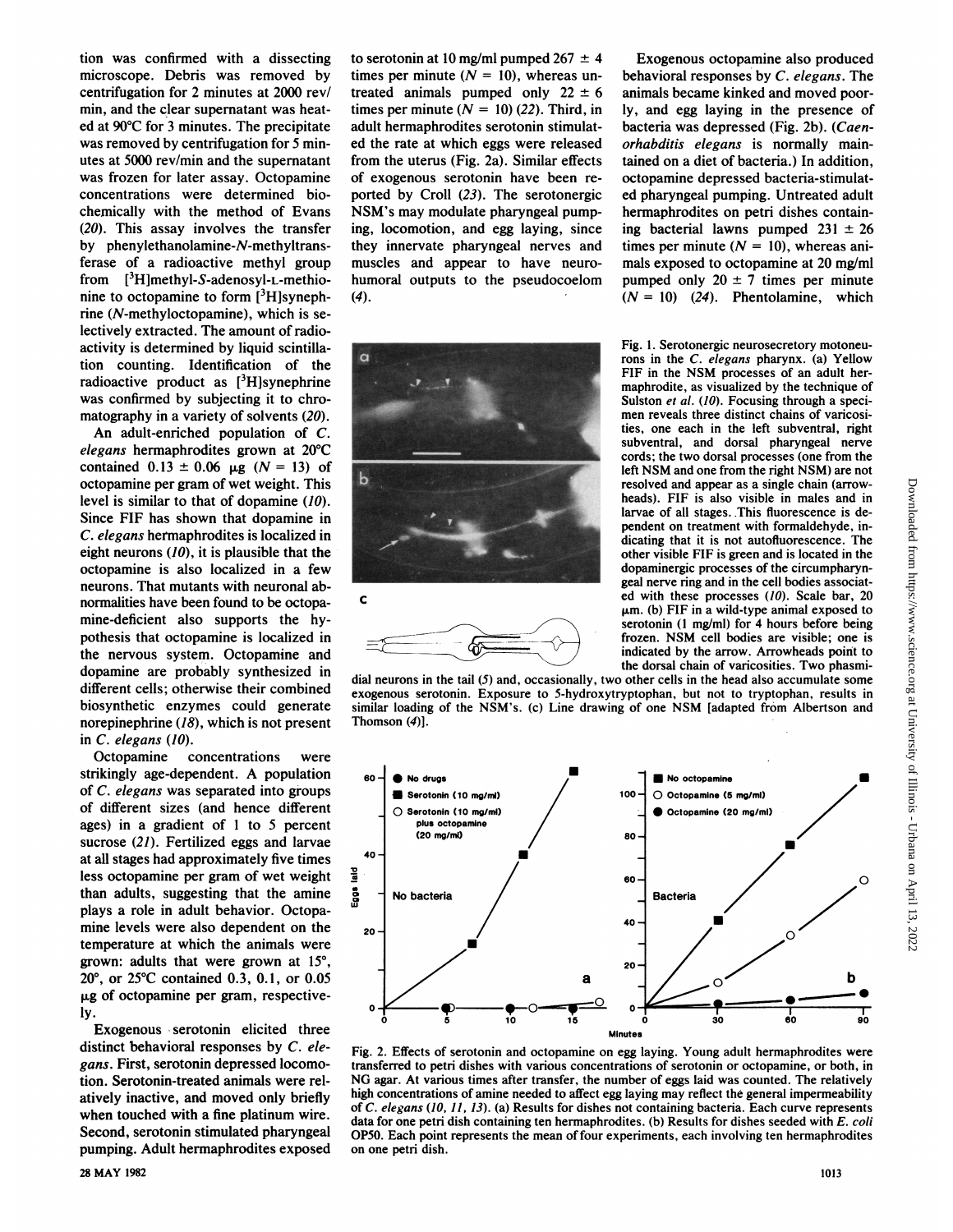blocks an octopamine receptor in the locust  $(25)$ , stimulated egg laying in C. elegans hermaphrodites not exposed to any other drugs: ten adult hermaphrodites placed in microtiter wells containing phentolamine (10 mg/ml) in M9 buffer (10) released 53 eggs in 30 minutes, whereas untreated control animals released no eggs. This observation suggests that endogenous octopamine also inhibits egg laying. The increased levels of endogenous octopamine seen in adults may reflect the fact that egg laying is an adult behavior.

The finding that serotonin and octopamine affect pharyngeal pumping and egg laying oppositely suggests that these amines function as antagonists physiologically. Consistent with this hypothesis, octopamine depressed serotoninstimulated egg laying (Fig. 2a). (Octopamine did not, however, prevent serotonin-stimulated pharyngeal pumping.) Antagonistic effects of these amines have been observed in other invertebrates (25, 26).

We have identified mutant strains of C. elegans with reduced levels of serotonin or octopamine. The unc-86 mutants (9) are deficient in yellow FIF of the NSM's. Three mutants with well-characterized neuronal defects—daf-10(e1387)  $(27)$ , che-3(e1124) (28), and osm-3(p802)  $(29, 30)$ -lack detectable levels of octopamine (that is, contain less than 0.02  $\mu$ g/g). We hope that these and additional mutants may be used to define the roles of serotonin and 'octopamine in C. elegans.

#### H. ROBERT HORVITZ

Department of Biology,

Massachusetts Institute of Technology, Cambridge 02139

MARTIN CHALFIE\* MRC Laboratory of Molecular Biology, Cambridge, England CB2 2QH CAROL TRENT

Department of Biology, Massachusetts Institute of Technology JOHN E. SULSTON MRC Laboratory of Molecular Biology PETER D. EVANS

ARC Unit of Invertebrate Chemistry and Physiology, Department of Zoology, University of Cambridge, Cambridge, England CB2 3EJ

#### References and Notes

- 1. S. Ward, N. Thomson, J. White, S. Brenner, J.
- Comp. Neurol. 160, 313 (1975).<br>
2. R. Ware, D. Clark, K. Crossland, R. Russell,<br>
ibid. 162, 71 (1975).<br>
3. J. White, E. Southgate, N. Thomson, S. Bren-<br>
ner, Philos. Trans. R. Soc. London Ser. B 275,
- 
- 
- 
- 327 (1976).<br>4. D. Albertson and N. Thomson, *ibid.*, p. 299.<br>5. J. Sulston, D. Albertson, N. Thomson, *Dev.*<br>*Biol.* 78, 542 (1980).<br>6. J. White, E. Southgate, N. Thomson, S. Brenner, personal communication.
- 7. J. White and R. Horvitz, Electro-Opt. Syst. Des. (August 1979), p. 23. 8. M. Chalfie and J. Sulston, Dev. Biol. 82, 358
- (1981).
- 9. J. Sulston and H. R. Horvitz, ibid., p. 41. 10. J. Sulston, M. Dew, S. Brenner, J. Comp. Neurol. 163, 215 (1975).
- 
- 11. S. Brenner, Genetics 77, 71 (1974).<br>12. R. L. Russell, C. D. Johnson, J. B. Rand, S.<br>Scherer, M. S. Zwass, in Molecular Approaches to Eucaryotic Genetic Systems, vol. 8, ICN-<br>UCLA Symposia on Molecular and Cellular<br>Biology Series, G. Wilcox, J. Abelson, C. F.<br>Fox, Eds. (Academic Press, New York, 1977),<br>pp. 359–371.<br>31. Levine, H. Berg, Neurosci-<br>ence
- 14. C. Johnson, J. Druckett, J. Culotti, R. Herman,
- P. Meneely, R. Russell, Genetics 97, 261 (1981). 15. J. Culotti, G. von Ehrenstein, M. Culotti, R.
- Russell, *ibid.*, p. 281.<br>16. T. Caspersson, N. Hillarp, M. Ritzen, *Exp. Cell*
- Res. 42, 415 (1966). 17. M. S. Livingstone, S. G. Schaeffer, E. A. Kra-vitz, J. Neurobiol. 12, 27 (1981).
- 18. M. J. Berridge and W. T. Prince, Adv. Insect<br>Physiol. 9, 1 (1972).<br>19. P. D. Evans, ibid. 15, 315 (1980).
- , J. Neurochem. 30, 1009 (1978).
- 21. J. Sulston and S. Brenner, Genetics 77, 95 (1974).
- 22. Animals were placed on petri dishes containing various concentrations of serotonin in NG agar.
- After 10 to 20 minutes the rate of pharyngeal pumping was determined by direct observation. The plates did not contain bacterial lawns.
- 23. N. Croll, Can. J. Zool. 53, 894 (1975).<br>24 These experiments were performed as 24. These experiments were performed as described in (22), except that the plates contained octopa-mine instead of serotonin and had lawns of E. coli OP50.
- 25. P. D. Evans and M. O'Shea, J. Exp. Biol. 73, 235 (1978).
- 26. M. S. Livingstone, R. M. Harris-Warrick, E. Kravitz, Science 208, 76 (1980).
- 27. P. Albert, S. Brown, D. Riddle, J. Comp. Neurol. 198, 435 (1981).
- 28. J. Lewis and J. Hodgkin, *ibid.* 172, 489 (1977).<br>29. J. Culotti and R. Russell, *Genetics* 90. 2 J. Culotti and R. Russell, Genetics 90, 243
- 
- (1978). 30. E. Hedgecock, personal communication. 31. We thank D. Moerman for sharing his results with us. Supported by Public Health Service grant GM24663 (H.R.H.), Public Health Service and Muscular Dystrophy Associations of Ameri-ca research fellowships (H.R.H.), a Muscular Dystrophy Association research fellowship and a research fellowship of the American Heart Association and the British Heart Foundation (M.C.), and Public Health Service training grant GM07287 (C.T.).
- Present address: Department of Biological Sci-<br>ences. Sherman Fairchild Center. Columbia ences, Sherman Fairchild Center, Columbia University, New York 10027.

10 March 1982

# Physiological Basis for Swimming Endurance Differences Between LDH-B Genotypes of Fundulus heteroclitus

Abstract. Adenosine triphosphate levels in erythrocytes are correlated with LDH-B genotype in Fundulus heteroclitus. Adenosine triphosphate is the fish's allosteric modifier of hemoglobin oxygen affinity. Since oxygen delivery to muscle affects swimming performance, fish of each homozygous LDH-B phenotype were swum to exhaustion at  $10^{\circ}$  or  $25^{\circ}$ C to determine whether in vitro differences attributed to the LDH-B allelic isozymes were manifest in vivo. At  $10^{\circ}$ C, the critical swimming speed of the LDH- $B^aB^a$  phenotype was 3.6 body lengths per second, whereas that of the LDH-B<sup>b</sup>B<sup>b</sup> phenotype was 4.3 body lengths per second. At 25°C there were no differences between LDH-B phenotypes in erythrocyte adenosine triphosphate levels, blood oxygen affinity, or swimming performance.

Adenosine triphosphate (ATP) is the major organic phosphate in the erythrocytes of many fish species  $(I)$ . Its role as an allosteric modifier of fish hemoglobins is similar to that of 2,3-diphosphoglycerate in mammalian red blood cells in that it decreases the affinity of hemoglobin for oxygen, facilitating oxygen delivery to tissues (2).

Erythrocyte organic phosphate concentrations are heritable traits in humans  $(3)$ , rats  $(4)$ , and fish  $(5)$ . In humans, this trait is correlated with genetic variability of both pyruvate kinase and hexokinase (3). In the fish Fundulus heteroclitus, erythrocyte organic phosphate (that is, ATP) levels are correlated with genetic variation at the LDH-B locus (5). Erythrocyte ATP levels are lower in fish with the LDH- $B^aB^a$  phenotype than they are in those with the  $LDH-B^{\dagger}B^{\dagger}$  phenotype, and concentrations in heterozygotes  $(LDH-B^aB^b)$  are intermediate (5). Since ATP is the major organic phosphate in *Fundulus* red cells  $(1, 6, 7)$ , oxygen affinity differences also exist between LDH-B phenotypes (5). However, the mechanism by which genetic variation at the LDH-B locus affects erythrocyte ATP levels is not known. Either the LDH-B isozyme influences erythrocyte ATP metabolism, or the LDH-B locus is linked to a second locus that affects ATP production.

Kinetic analyses of purified LDH-B allelic isozymes indicated that the greatest catalytic differences between LDH- $B^aB^a$  and LDH- $B^bB^b$  exist at low temperature (10°C), with no significant difference at high temperature (approximately 25°C) (8). Thus, if the LDH-B isozyme has a metabolic influence on erythrocyte ATP concentration, differences in ATP and blood oxygen affinity should exist at acclimation temperatures below 25°C. Furthermore, since organic phosphate amplifies the Bohr effect of F. heteroclitus hemoglobins (6, 7), this phenomenon should be exaggerated at low blood pH values, like those produced during swimming performance experiments. We now report that swimming performance is highly correlated with genetic variation at the LDH-B locus for